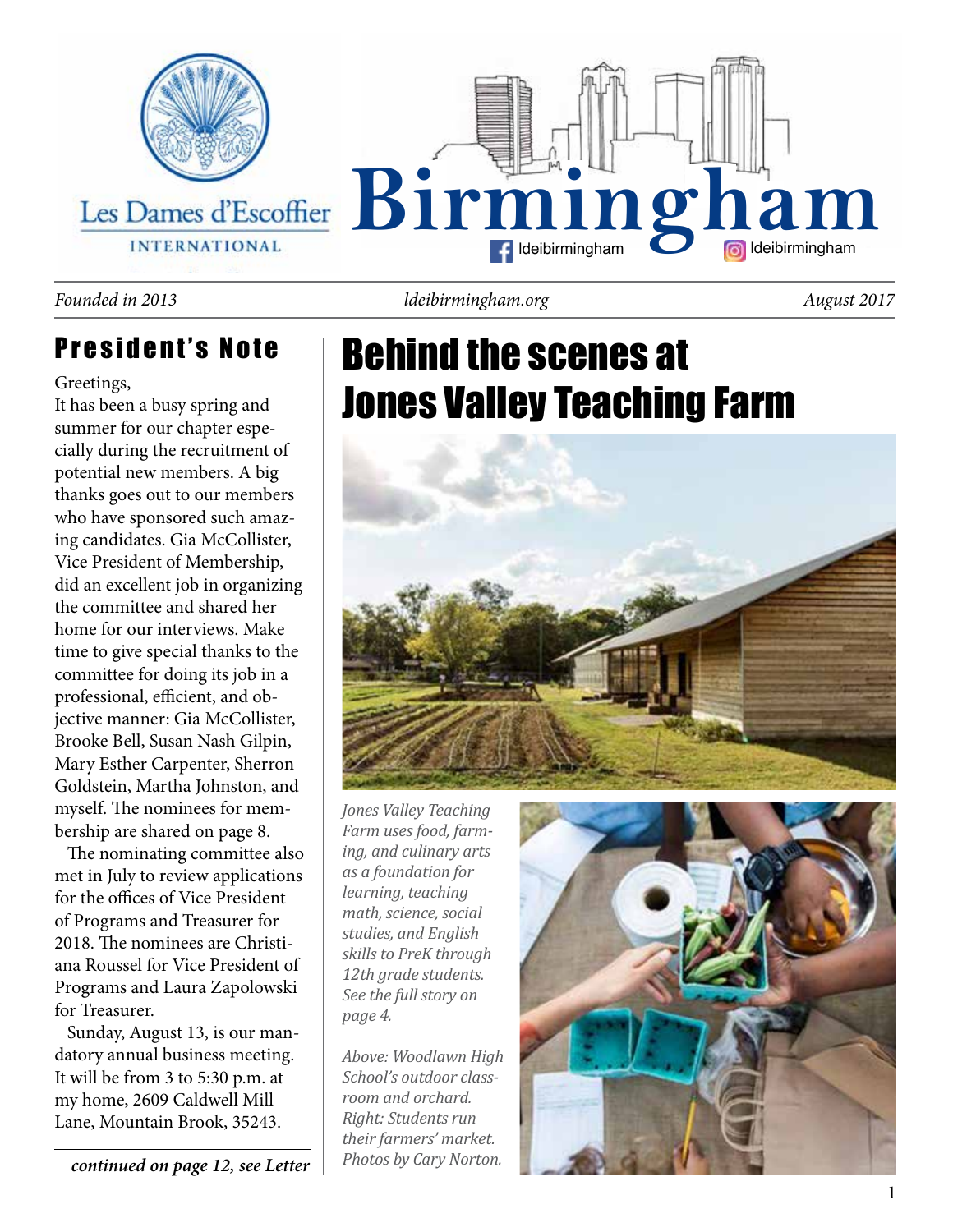





*Pictured left to right: Susan Swagler, Angela Schmidt, Ama Shambulia, and Becky Satterfield after awarding West End Community Garden and WE Café with a \$1,000 grant in honor of Shambulia.* 

## First grant given in honor of Ama Shambulia Bham Dames take over Pepper Place in September

Birmingham Dames have a unique opportunity to increase our visibility at Pepper Place Market during September 2017. Leigh Sloss-Corra and Cathy Sloss Jones invited the group to "take over" all of the chef demonstrations at Pepper Place for that month.

 "Not only will we have our amazing Dames presenting demonstrations featuring market items from Pepper Place, but we have our LDEI Birmingham chapter logo on display at the market demonstration area," said Becky Satterfield.

 Tiffany Denson has taken responsibility for lining up our members to do team demonstrations. In addition, Dames will be talking about the LDEI Birmingham chapter, offering members' books and products, and making sure market attendees know about our October 15, fundraiser and have the opportunity to purchase tickets.

 Dames who have volunteered to participate include:

- September 2: Susan Green and Sherron Goldstein
- September 9: Kathy Mezrano and Jan Gautro
- September 16: Ashley Tarver and Christiana Roussel
- September 23: Juliette Flenoury and Becky Satterfield
- September 30: Brooke Bell and Mary Esther Carpenter

Mark your calendars and come support your fellow Dames!



### *By Martha Johnston*

On July 17, the Birmingham chapter of LDEI awarded \$1,000 in scholarship money at a reception held at Jefferson State Community College - Shelby Campus Health Science Building.

 The evening honored Jeff State culinary and baking/pastry student, Daphne Jones, for her academic accomplishments and professional goals. The scholarship is awarded annually to a woman pursuing fulltime coursework in the culinary or

pastry arts, beverage management, hospitality, agriculture, or other related fields of study.

 "Our organization's scholarship awards and grants exemplify an enduring part of our mission," said President Becky Satterfield. "Since our chapter's founding four years ago, we have developed relationships with women throughout our city at all levels in their culinary careers. This scholarship is just one of many ways to honor our chapter's commitment to education, advocacy, mentoring, and philanthropy."

#### *By Katherine Cobbs*

## Scholarship awarded to Jeff State culinary student



*Becky Satterfield and Tiffany Denson as well as other Birmingham Dames attended the scholarhip reception honoring Jeff State culinary student Daphne Jones (center).*

*By Martha Johnston*

Birmingham Dames presented a \$1,000 grant to West End Community Garden and WE Café in honor of Ama Shambulia. It was made at the Urban Ministries Fundraiser held on May 25, 2017, at The Kress Rooftop.

 Shambulia, wellness programs director at Urban Ministries and WE Community Garden, is not only a master gardener but also a trained natural foods chef. She oversees WE Café and is a founding member of the Birmingham Jefferson Food Policy Council.

 Shambulia trains and employs young people from the community through internship programs, hosts festivals and classes, and manages the WE Café, including catering for special events.

 Becky Satterfield said that the board and awards committee were thrilled to have our first award go to a person and program that

align so well with our LDEI philanthropic goals. The WE Garden's vision is to revitalize the West End Community through the growing and sharing of naturally grown foods.

 The WE programs have a threefold purpose. The community gardens provide inspiration via their beauty

and bounty. Education increases the health and well-being of this community challenged by food insecurity and lack of healthy food choices. In a community that is a food desert, the garden is striving to create self-sustaining and holistic food institutions to revise the economic landscape.

*Above: On July 15, Dames Rebecca Lang and Rachel West did a recipe demo at The Market at Pepper Place. They shared two recipes from Rebecca's latest book,* The Southern Vegetable Book *(Rachel was the book's editor)*, *preparing Lemony Green Bean Pasta Salad and Spicy Icebox Pickles. Rebecca also had a book signing following the demo and tasting. Left: The Birmingham LDEI chapter is the demo sponsor for Pepper Place this year.*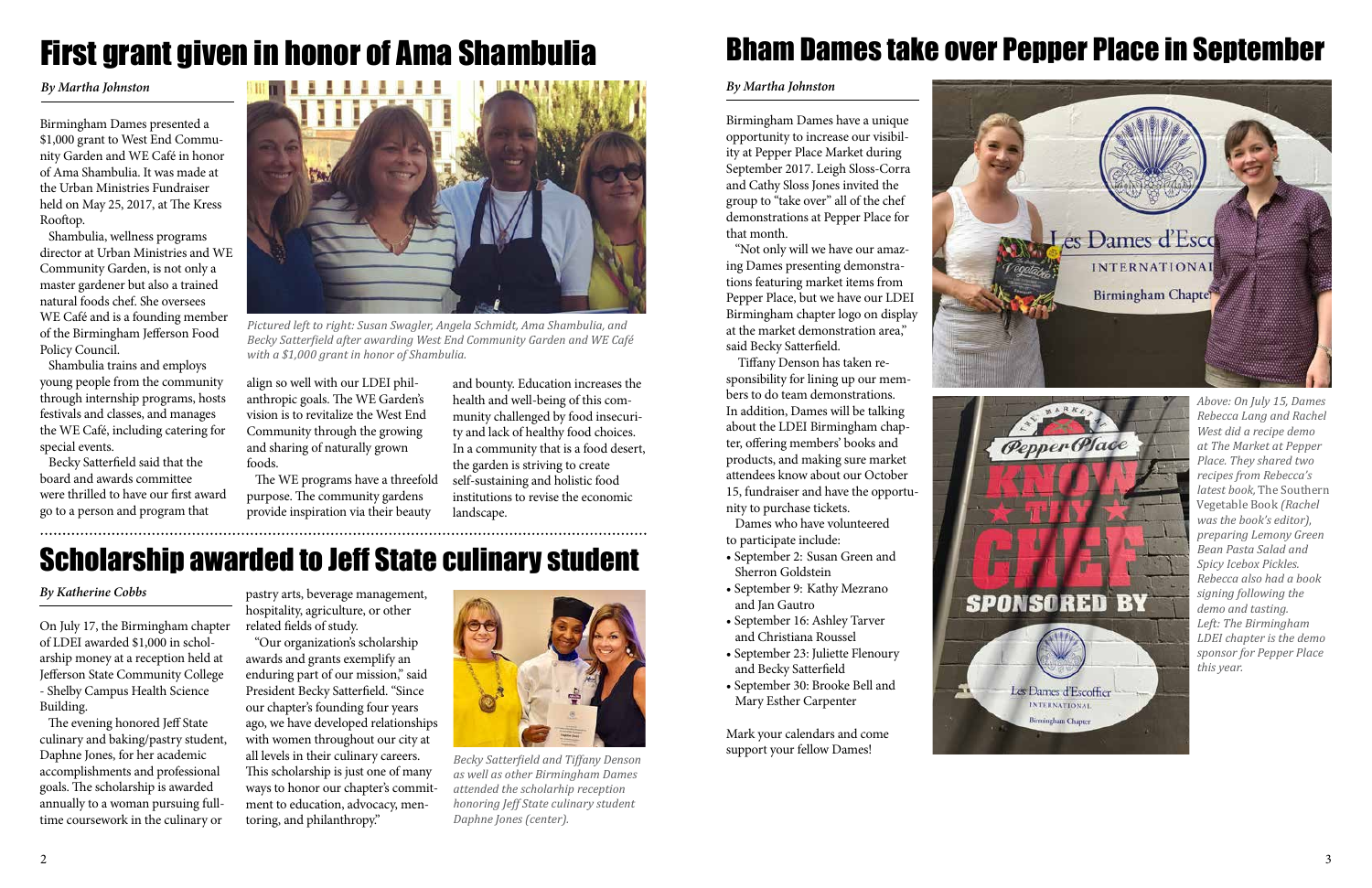## Behind the scenes: Jones Valley Teaching Farm

### *By Christiana Roussel*

Most of us did not grow up operating a farmers' market at a carpool line. Students at Glen Iris Elementary School do.

 Most of us did not grow up designing and building a greenhouse at our middle school. Students at Putnam Middle School did just that this spring.

 Most of us did not grow up with a bioswale [landscape elements designed to concentrate or remove silt and pollution from surface runoff water] behind our high school. Students at Woodlawn High School do.

 What began in 2002 as an idea to convert some downtown fallow property into a place where residents might grow a few fresh vegetables has evolved into a hyperfocused organization delivering on a mission to educate children in seven Birmingham School Partners (Glen Iris Elementary, Avondale Elementary, Oliver Elementary, Putnam Middle, Hayes K-8, Woodlawn High School, and Phillips Academy) through project-based learning. Dame Amanda Storey is the executive director of Jones Valley Teaching Farm (JVTF), where she is responsible for the overall leadership and management of the organization and works to secure local, regional, federal, and national funding partners. Amanda also develops and maintains strategic community- and school-based alliances, manages donor relationships, and connects Jones Valley Teaching Farm to health, food, and education-focused coalitions currently working at the local, state, and national levels. Jones Valley

Teaching Farm's in-school food education model, Good School Food, has grown from one to seven schools in the Birmingham City School system over the last three years, covering PreK-12th grade.

 Recently named *The Birmingham Business Journal's* Nonprofit of the Year (in the \$1M – 2M revenue category), Storey notes, "Jones Valley Teaching Farm has been an evolving and innovative force in this community. What makes me so proud of this organization is that we've transitioned to an educational non-profit that uses food as a platform or foundation for learning. We are teaching math, science, social studies, and English language arts and using food, farming, and the culinary arts as a connecting thread. We are positively impacting students' interactions with food including growing, tasting, and

*—Amanda Storey*.........................

developing recipes. We are also seeing how food—specifically growing food as a team—impacts a student's career readiness. Of the five seniors participating in our paid internship at Woodlawn High School, one was the valedictorian, one was a salutatorian, and all of them are enrolled in college to study business/finance, culinary arts, and computer science. I am forever encouraged and inspired by the relationships students have with our instructors, teaching farm fellows, and farmers. Out of all of the things listed above, I'm most proud of the relationships we've created at each of our school partners. I'm also excited to see what's next for Jones Valley Teaching Farm as we begin to introduce our educational model at the national level."



*Jones Valley Teaching Farm holds an annual Twilight Supper fundraiser at their downtown location. This year's will be held on September 22. Photo by Cary Norton.*

*Top: An interior view of Woodlawn High School's outdoor classroom and Bottom: The school garden at Glen Iris Elementary. Photos by Cary Norton.*

 Jones Valley Teaching Farm is unique in its approach to experiential education in that they have designed and built vibrant outdoor spaces on school campuses and five of the seven spaces are within one neighborhood. This means that the teaching farms are not just "feel good" experiences during a part of their school career. Instead, Jones Valley Teaching Farm is a consistent and trusted part of their entire school career—from the day they enter kindergarten to the day they graduate high school.

 Securing consistent long-term funding is crucial to accomplishing the goals and objectives of JVTF and the annual Twilight Supper is a major driver of those funds. On Friday, September 22, guests will dine under the twinkling party lights and stars on the downtown farm, enjoying a feast prepared by the famous Fatback Collective. Dames Becky Satterfield, Pardis Stitt, and Melany Robinson have always been huge supporters of JVTF and the Twilight Supper in particular. Tickets are already available and may be purchased at twilightsupper.swellgives.com/. If you would like to volunteer your time and talents, please contact Amanda at Amanda@JVTF.org.

 In her spare time (read: anytime *after* September 22), Amanda enjoys keeping up with her 5-year-old son, Martin Everitt, and 2-year-old daughter, Mae. When she secures a babysitter, she enjoys having uninterrupted conversations and cooking at home with her husband, Mike.



### *"I'm also excited to see what's next for Jones Valley Teaching Farm as we begin to introduce our educational model at the national level."*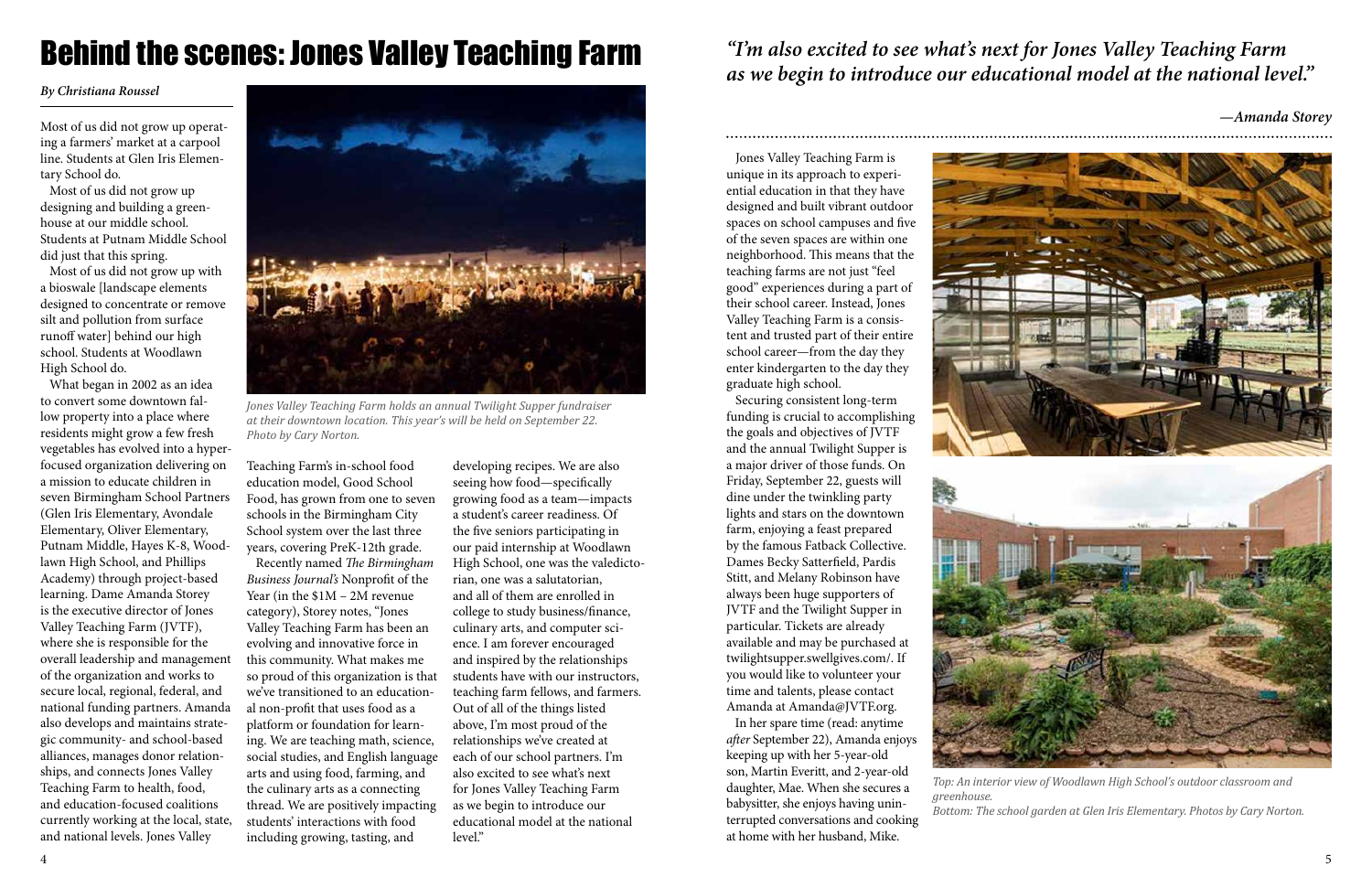## Champagne Campaign at Bottega Café

*Pardis Stitt invited Birmingham Dames to join her at Bottega Café on June 14, for a "Champagne Campaign" presented by Jonathan Thomas of Grass Roots Wines. The group tasted four Champagnes with companion appetizers. All who attended agree that it was a wonderful primer on grower Champagnes available at Bottega, other independent restaurants, and local wine stores. This tasting adventure was a celebration indeed!* 

*Pictured left to right: Paden Reich [guest], Jan Gautro, Pat Terry, Gia McCollister, Carey Thommason [new member nominee], Leigh Sloss-Corra, Angela Schmidt, Kerry Kelley, Martha Johnston, Susan Swagler, Becky Satterfield, and Katherine Cobbs.*



On June 5, the Birmingham chapter had a second chance to meet potential new member nominees at OvenBird. A previous social hour was held at the home of President Becky Satterfield.

 This second gathering provided an opportunity for those prospective nominees who could not attend the first gathering to meet with the local members. Those who attended the first social were also invited to attend this one as well.

 OvenBird's private space, the warehouse, kept everyone dry and happy on the rainy evening. Not a dampened spirit in the bunch, as everyone wore a blue blouse for an updated group photo. Dame Idie Hastings was a gracious hostess with a lovely candlelit table adorned with fresh flowers and an array of appetizers, from savory to sweet. The food was paired with wines and a specialty cocktail at the bar.

## Dames meet and greet at OvenBird social







### *By Jan Walsh*

Birmingham Dames Linda Godfrey and Kathy Mezrano were excited to join 11 Pizitz Middle School students for the final judging of their entries in the HEAL Alabama Heal-icious Snack Challenge on May 3. HEAL, founded in 2002 by Christy Swaid, stands for "Healthy Eating, Active Living," and aims to reduce childhood obesity by educating kids about their health and empowering schools to continue that education. The snack challenge is a new endeavor for HEAL.

After the judges reviewed each of the 11 dishes for presentation and nutritional value, a panel of seven students was called on to judge the entries on taste. After all, these dishes are designed

### *By Martha Johnston*

## Outreach: HEAL Alabama Snack Challenge

to appeal to kids as much as chefs and nutritionists.

The winning snacks selected by the panel were: Guacamole with

Baked Pita Chips, Sweet Potato Bites, Turkey Roll-up Kabobs, and Fruity Cinnamon Vanilla Granola.



*Kathy Mezrano and Linda Godfrey were on hand for the final juding of the HEAL Alabama Heal-icious Snack Challenge.*

*Above: The beautiful spread of food at OvenBird. Left: Dames Deb Wise, Martha Johnston, Leigh Sloss-Corra, and Cathy Sloss Jones.*

*Below: Current and potential new member nominees at the June 5, social event.*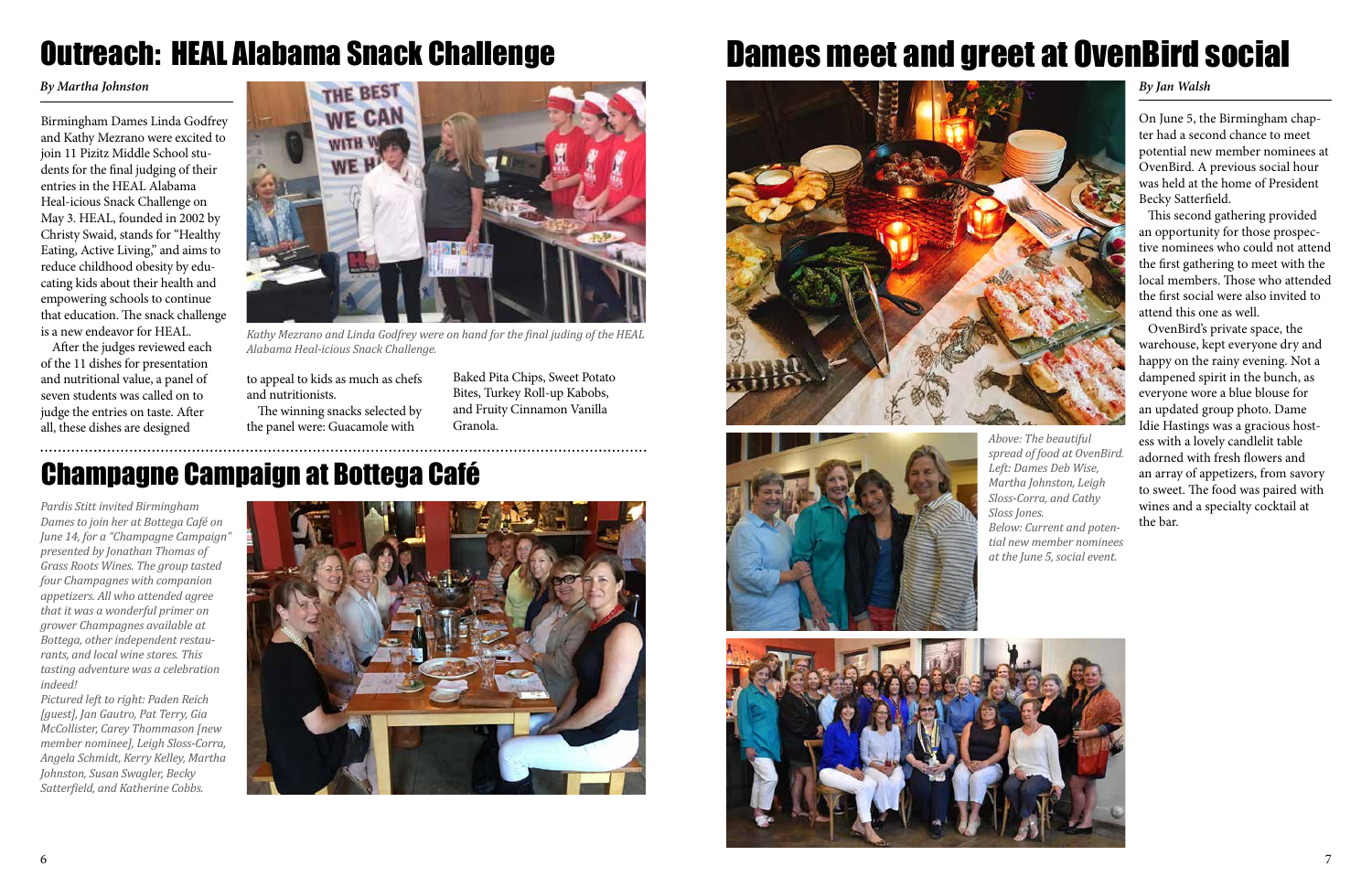## Book Club: The Belly of Paris



### *By Martha Johnston*

At the invitation of Dame Pardis Stitt, our book group met at Chez Fonfon on Tuesday, May 9, to discuss *The Belly of Paris* by Émile Zola [1840-1902]. In the spirit of the book, we gathered at a large table in the garden to enjoy a few bottles of wine along with a simple evening meal as the common folks, thin people, did in the book.

 Les Halles is the dominant symbol of this novel. Zola spent several months of l872 exploring all its aspects as well as neighboring streets. As a result the text is infused with descriptions that have a documentary quality. The description of the symphony of cheeses and the fish market counter are great examples. Most agreed we haven't read another novel with as much description.



*Pictured left to right: Dames Jan Gautro, Susan Green, Laura Zapalowski, Martha Johnston, Gia McCollister, and Susan Swagler.*

## Nominees for membership

Alabama senators and representatives have received individual letters expressing our desire for their vote to end hunger. Specifically we asked them to make funding decisions that put our country and the world on track to end hunger by 2030, to reject budget cuts that increase hunger, and to protect vital policies and safety-net programs, including WIC, global nutrition, SNAP, and refundable tax credits.

As professionals in the food industry, we acknowledged that although progress has been made over the past 30 years, there is still work to be done. We noted that Alabama is the fourth-hungriest state in the nation, and 1 in 4 children are food insecure. In addition, more than 17% of seniors in Alabama struggle with food insecurity.

Each letter, signed by our Dames, was delivered in person by Dame Becky Stayner on July 18, as part of the Bread for the World Lobby Day. A profile of Les Dames d'Escoffier International was also included.



Monday, Oct.

Sunday, Aug.

Wednesday, Se Sunday, Sept. 2

### *By Martha Johnston*

# Birmingham Dames take action



*Dame Becky Stayner delivered a signed petition and discussed food insecurity in the state with Alabama's senators, representatives, and their aides.*

## Events Calendar

 *The Belly of Paris* is the third volume in Zola's famous cycle of 20 novels, Les Rougon-Macequart. It complements his other novels of social conflict and urban poverty.

| Sunday, Aug. 13     |             | 3 to 5:30 p.m. Annual business meeting<br>and group photo (mandatory)<br>2609 Caldwell Mill Lane<br>Mountain Brook, AL 35243 |
|---------------------|-------------|------------------------------------------------------------------------------------------------------------------------------|
| Monday, Aug. 14     | 6 p.m.      | Book Club: The Apprentice:<br>My Life in the Kitchen by<br>Jacques Pepin, location TBD                                       |
| Sunday, Sept. 10    | TBD         | New member reception                                                                                                         |
| Tuesday, Sept. 12   | 11 a.m.     | Lunch at Bettola                                                                                                             |
| Wednesday, Sept. 20 | 9 a.m.      | Coffee roaster visit to<br>Revelator Coffee Co.                                                                              |
| Sunday, Sept. 24    | 2 p.m.      | Bike tour of the downtown<br>Civil Rights Trail                                                                              |
| Sunday, Oct 15      | 4 to 7 p.m. | LDEI Sunday Supper Fundraiser<br>Jones Valley Teaching Farm                                                                  |
| Monday, Oct. 23     | 6 p.m.      | Book Club: A Square Meal<br>by Andrew Coe, meeting at<br>Gia McCollister's home                                              |
| Tuesday, Nov. 14    | 11 a.m.     | Lunch at Ted's Restaurant                                                                                                    |

At the annual business meeting on August 13, we will vote on these new member nominees:

- Anne Chappel Cain, freelance communications consultant
- Rosemary Black Dallan, adjunct university instructor and dietitian
- Phyllis H. DePiano, CEO of Hoffman Media
- Sidney Fry, freelance food and nutrition writer and two-time James Beard Award winner
- Brittany Garrigus, pastry chef at Satterfield's Restaurant
- Erin Isibell, co-owner of Red Cat Coffee
- Telia Johnson, freelance recipe developer and owner of Telia Johnson Cakes
- Leslie Byers Register, author and photo stylist
- Andrea Snyder, owner of Urban Cookhouse
- Carey Thomasson, chef and owner of Dinner Period
- Mary Grace Viado, corporate executive chef at Village Tavern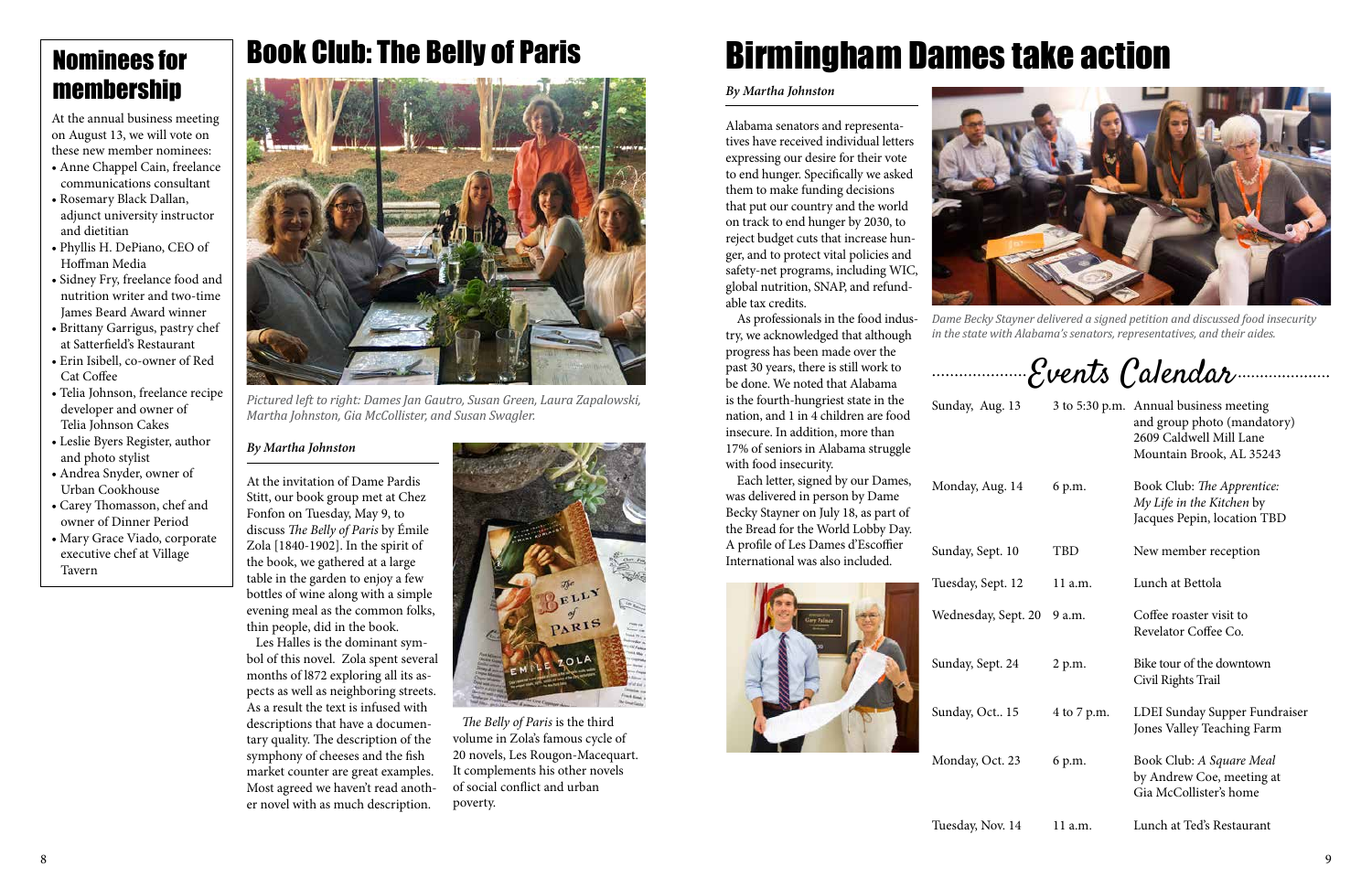### *Ashley Tarver*

**St. John, U.S. Virgin Islands** Trunk Bay: Incredible, quiet beach! Westin: Fabulous Spa Service Bed and Breakfast: Lindholm Estate Restaurants: La Tapa, Knox and Ollies, Longboard, Morgan's Mango, Zozo's.

### *Kathy Mezrano*

**Parma, Italy** in spring! My recent food and wine trip through northern Italy was bellisimo! Parma is the "food valley" of Italy with its Parmigiano-Reggiano and Prosciutto di Parma factories. I plan to host some small groups next spring to visit some of my favorite sites.

 **Berlin, Germany** is certainly the art capital of Europe! It was incredible to be in a room with 12 Rembrandts! Food was multicultural and quite good. I loved the celeriac mash with wild boar! And the breads were outstanding.

### *Jan Walsh*

**New York City:** It was my family's mission to make my 60th birthday memorable. Mission accomplished.

 The Tower Room at The Plaza is a once-in-a-lifetime luxury. I was queen for a week in a one-of-a-kind room on the 18th floor of one of the corner turrets of The Plaza. It features a round master bedroom overlooking Fifth Avenue, under a soaring 23-foot exposed-brick turret ceiling and a round bed! I grew up sleeping in a round bed so what better than to return to my childhood for my 60th birthday. The 550-square-foot suite also included a spacious living space and closets galore, and the bathroom boasted mosaic floors and walls with a gilded floral motif,

private water closet, and 24-carat gold-plated fixtures.

 We also received VIP treatment at both historic restaurants and highly renowned chef-driven restaurants. Yet the favorite restaurant of the trip was Rotisserie Georgette. Think, "Louis XV meets the kitchen." Georgette Farkas must be my long, lost sister. We share so many passions: French food, French wine, the color of cobalt blue, antique French mirrors, and so much more. The restaurant's gorgeous tiles and murals were purchased by her father in the 1960s. The restaurant also serves as a gallery, Lowdy Frame and Restoring Company, showcasing antique, period mirrors. And the food is incredibly divine. You will have to go to France for a roasted chicken and veggies this memorable. Read more about the trip at BirminghamRestaurants. com/Culinary-Travels.

## ----------------------------------Dames Recommend ------------------------------



*Above: One of the many stunning views on St. John during Ashley Tarver's July trip. Right: Kathy Mezrano recently visited Germany and Italy, where she stopped in at a Parmigiano-Reggiano factory.* 



*Angela Schmidt* **Mexico City:** I highly recommend connecting with fellow Dame Alicia Paramo Ortega. Alicia knows a lot about food in Mexico City, as she does PR for many restaurants and chefs, but here are some specific recommendations: • Fonda Fina: Located in the Colonia Roma District, gorgeous old neighborhood with European influences, many cafes and bars. Aside from upscale restaurants, fondas are known for the best in traditional yet refined food. Fonda Fina's menu was designed by Quintonil chef, Jorge Vallero and the kitchen is helmed by Juan Cabrera (formerly of Pujol) Hands down, best meal I've had in Mexico. http://www.fondafina.com.mx



*On Jan Walsh's recent birthday trip to New York City, she enjoyed the rustic French fare at Rotisserie Georgette.*

• Soursop Mojito from Patio Aurora in the trendy Condesa area http://auroraroma.mx • Casa Jacinta Guest House in Coyocan. It's two blocks from the Frida Kahlo Museum. Feels like you're staying in friend's home with gorgeous gardens and wonderful staff. Good coffee and a traditional breakfast cooked every morning.

https://www.casajacintamexico. com/en

• Lucha Libre at Arena Mexico. Mexican wrestling is so outrageous and fun! It's a family-friendly event happening every week in which Mexican wrestlers compete with visiting wrestlers, despite some back and forth, the Mexicans always seem to win!



*Angela Schmidt recommends spending some time enjoying Mexican wrestling at Lucha Libre in Mexico City.*